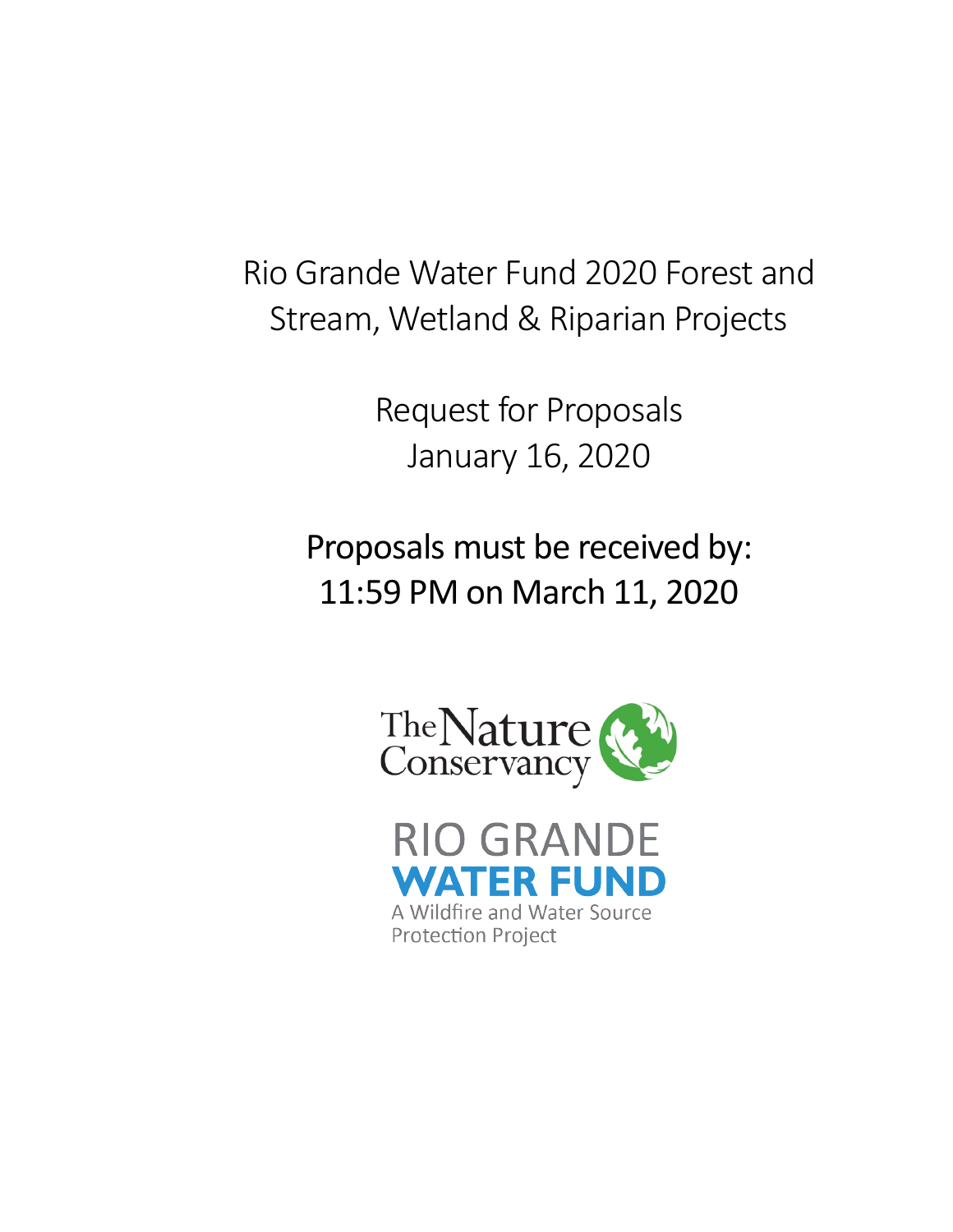# 1. GENERAL INFORMATION

## 1.1. Background

The Rio Grande Water Fund (RGWF) is an innovative public/private partnership with the goal of restoring 600,000 acres of at-risk forests over 20 years to secure clean water for New Mexicans now and for generations to come.

The Nature Conservancy ("TNC") works around the world to protect ecologically important lands and waters for nature and people. TNC is a District of Columbia, USA, nonprofit corporation with its principal place of business in Arlington, Virginia, USA. In New Mexico, TNC has been working in New Mexico for 40 years and has protected over 3,000,000 acres across the state. In addition to leading the development of the Rio Grande Water Fund, TNC works to secure freshwater across the state, tackle climate change, and seeks innovative conservation solutions for our growing urban population in Albuquerque. Please see www.nature.org for more details on what TNC does and where it operates.

## 1.2. Statement of Purpose

It is the intention of TNC to solicit Proposals from restoration contractors, Tribes, nongovernmental organization, or political subdivisions of the State such as a soil and water conservation district, land grant or acequia association to support the restoration goals of the Rio Grande Water Fund.

All projects must have an ecological restoration goal and applicants should clearly describe how this goal will be achieved. Additionally, proposals should briefly highlight secondary benefits (e.g., water source protection, community wildfire preparation, local economy, traditional communities) of each project. More detailed information on the project can be found in Section 2 below. Those receiving this Request for Proposal (RFP) are referred to as "Applicant".

TNC plans to issue contracts or subawards (collectively, Agreements) which may approximately total \$400,000 - \$500,000 for new projects under this RFP.

# 2. PROJECT PROPOSAL REQUIREMENTS AND TASKS

Eligible projects fall into one of two broad categories: Forest Restoration or Stream, Wetland and Aquatic Restoration Projects (SWARP). The descriptions below outline the type of project that are eligible under each category.

All projects should contribute to broader landscape restoration efforts and are open to all land ownerships and may cross ownership/management boundaries. Projects are encouraged to involve multiple stakeholders and partners from diverse backgrounds and expertise.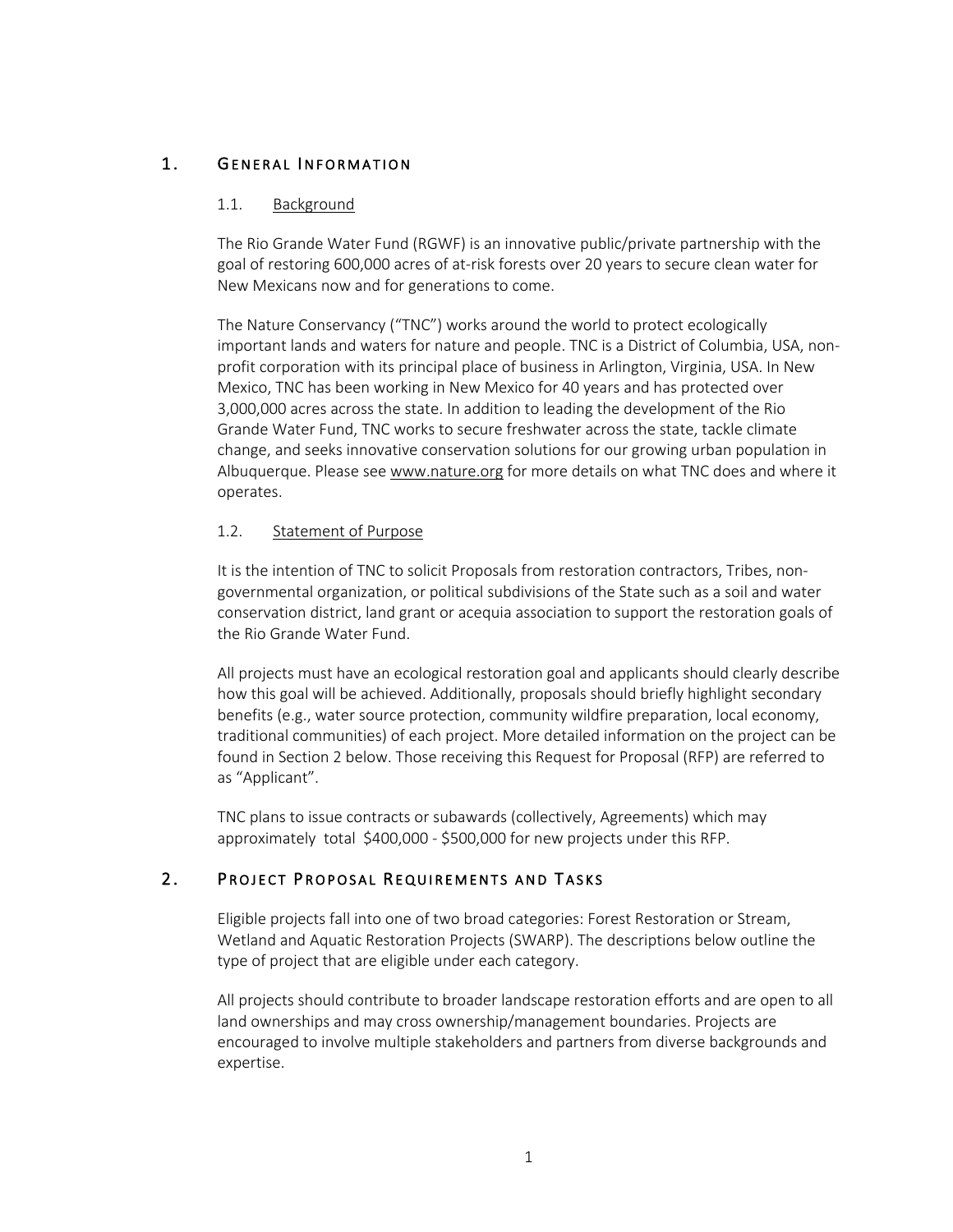Applicants must provide a Proposal to accomplish the Tasks and Deliverables established in section 2.3 of this RFP. Proposals must include a description of the work product, time estimates for each task, personnel to be assigned (where possible, individual staff members and titles should be provided), and costs, taking into account the proposed timeline for completion of the Work indicated in the RFP.

Projects should fall into one, or more of the 4 Focal Areas for the RGWF (RGWF Comprehensive Plan1; page 14) and should provide a clear link to landscape scale plans, strategies, and/or existing collaborative groups within your chosen focal area.

All projects must have an ecological restoration goal and applicants should clearly describe how this goal will be achieved. Additionally, proposals should briefly highlight secondary benefits (e.g., water source protection, community wildfire preparation, local economy, traditional communities) of each project

- 2.1. Eligible Projects
	- 2.1.1. Forest Restoration Activities:
		- 2.1.1.1. Thinning and burning activities to restore and maintain desired forest and landscape conditions, as described in the RGWF Comprehensive Plan, Appendix D, and are at least 150 acres in size.
		- 2.1.1.2. Planning activities such as archeological, plant and animal, or other surveys that support the National Environmental Policy Act (NEPA) process.
	- 2.1.2. Eligible Stream, Wetland and Aquatic Restoration Projects (SWARP) Activities:
		- 2.1.2.1. Protect or restore riparian and wetland vegetation or watershed function, as described in the RGWF Comprehensive Plan. This can include the technical design, implementation and maintenance of proposed project areas.
	- 2.1.3. Proposed projects should be part of a larger watershed restoration effort, and may include restoration activities that consider both upland and riparian areas. Proposed projects must contain some level of partnership or collaboration in both the project development and implementation.
	- 2.1.4. Proposed projects can include federal, state, tribal, county, municipal, land grant, and/or private lands.

**<sup>1</sup>**RGWF Comprehensive Plan http://riograndewaterfund.org/wp-content/uploads/2017/01/rgwf\_compplan.pdf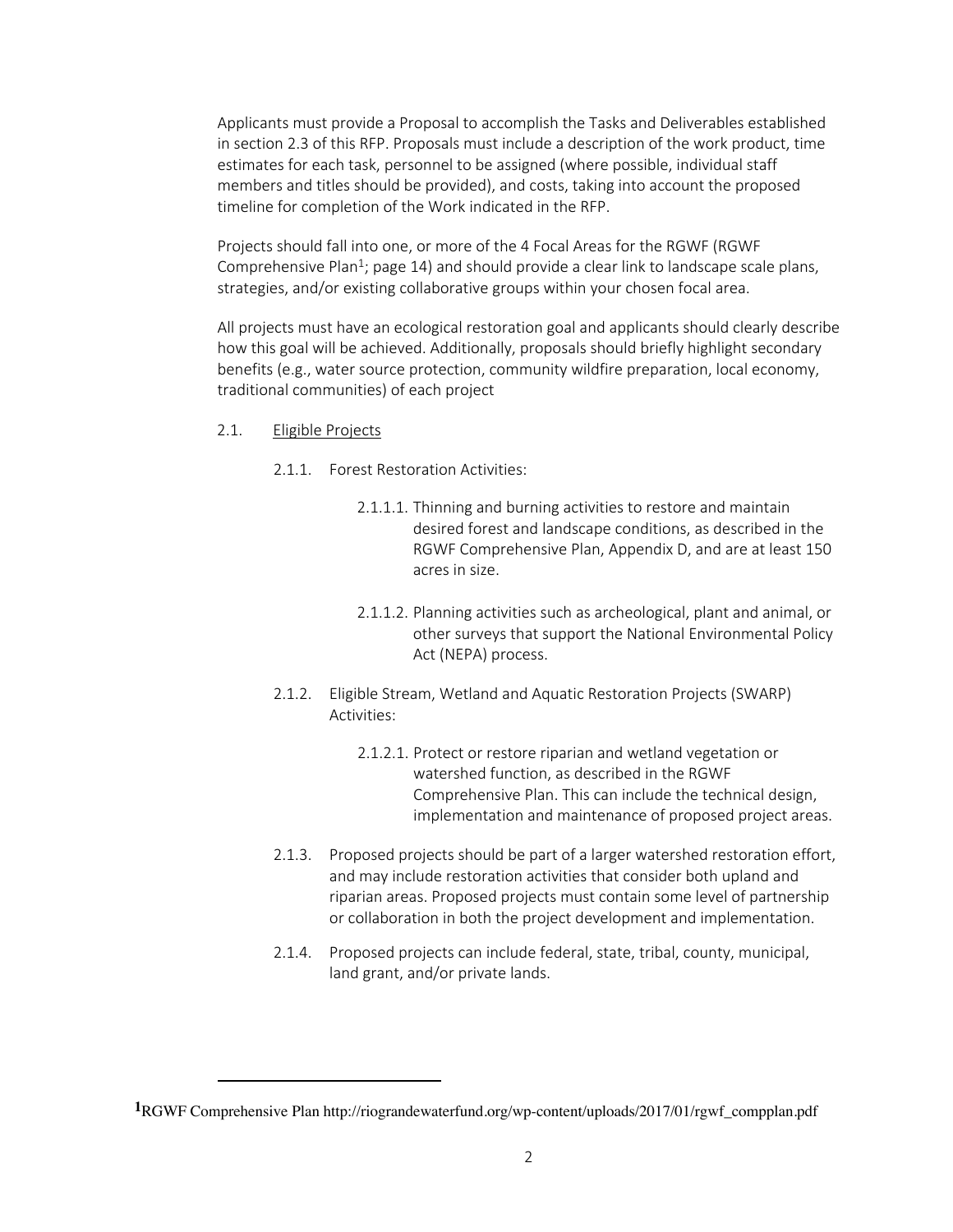## 2.2. Eligible Applicants

- 2.2.1. Applicants should have demonstrable ability to control costs, meet deadlines, and perform high-quality work. The project lead must demonstrate leadership level familiarity with the project landscape, and applicants should document experience with government agencies or private industry.
- 2.2.2. Applicants can any entity other than a state or federal government is eligible for funding, for example: non-profit organizations, nongovernmental organizations, businesses, tribes, acequia associations or land grants.
- 2.3. Tasks:

1. Forest: Restoration of 150 acres (minimum) OR SWARP: Restoration of 5 acres of wetland, wet meadow, or riparian area OR 1 mile of stream/riparian restoration.

2. Host two total fieldtrips and/or workshops with stakeholders before and after the project implementation (that is, one before and one after).

3. Develop a strategy to quantify benefits and any co-benefits, such as (but not limited to) economic development, youth engagement, or community involvement, of the project.

# 2.3.1. Deliverables:

1. Final report on restoration treatment, fieldtrip/workshop outcomes, quantified benefits/co-benefits and lessons learned from the project.

2. High resolution before and after photo exact repeats from the same vantage point and location.

3. Spatial polygon of the project area.

# 2.3.2. Billing/Reports:

The Applicant must provide interim reports, including invoices for work completed during the period of performance, at least quarterly. The Applicant must submit such reports electronically, as specified in the final negotiated contract. The Applicant also must submit a final report for the project that describes all actions associated with the funded activity.

# 3. INSTRUCTIONS, CONDITIONS, AND NOTICES TO APPLICANTS

This section of the RFP provides guidance and information for preparing proposals, as well as instructions on the format and content of the proposal. The Applicant shall submit a complete proposal including all data and information requested by the RFP. The proposal must be submitted in accordance with all Section 2 requirements.

This RFP is issued for full and open competition.

TNC anticipates awarding agreements for 3-5 total responsive and responsible Applicants whose proposal represents the best value to TNC, as set forth in Section 4, Evaluation Process.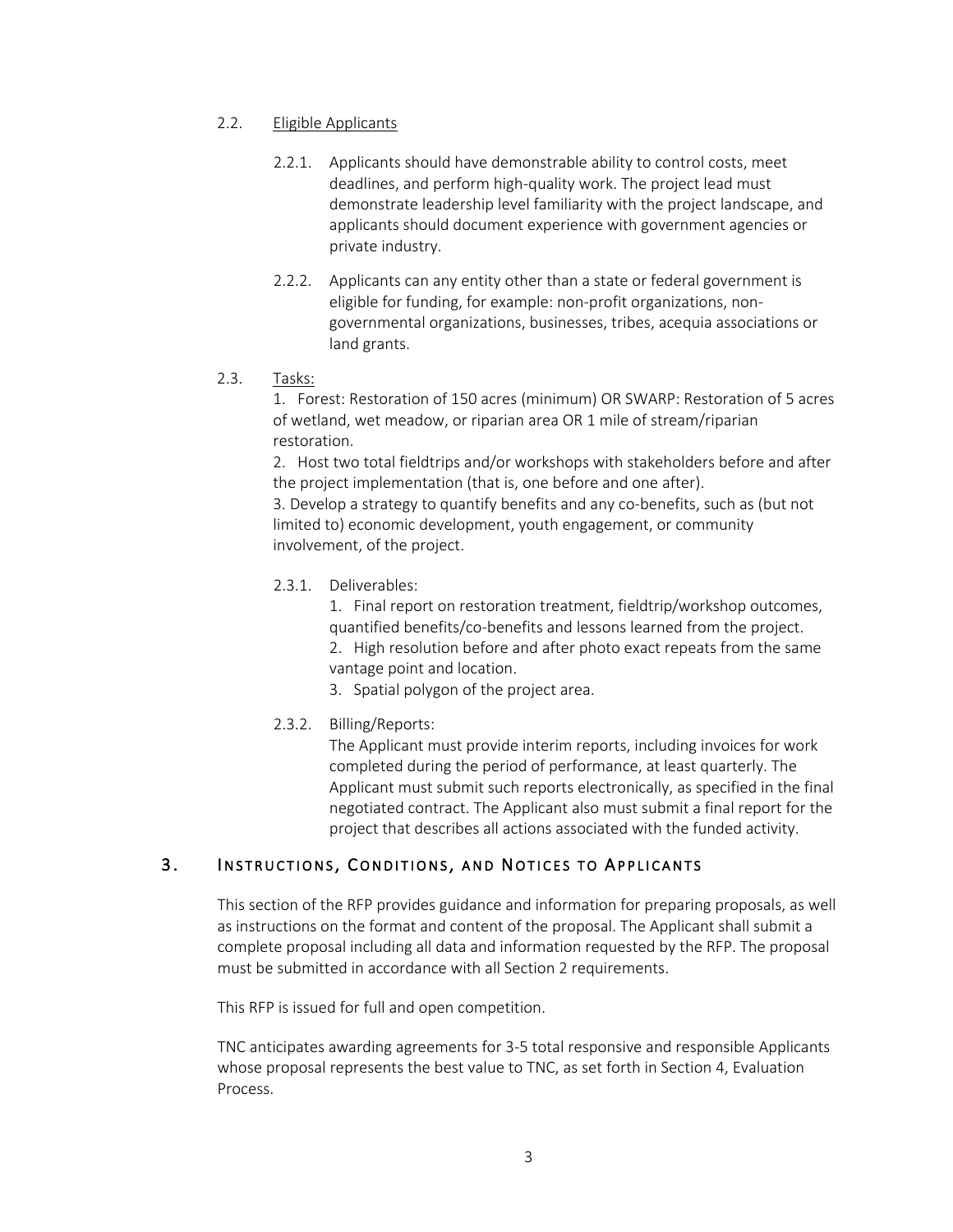TNC may conduct discussions with Applicants during the proposal evaluation process.

TNC may consider any failure to comply with these instructions to be indicative of what could be expected from an Applicant during contract performance and may consider it a weakness of the proposal.

The Applicant's proposal shall be clear, concise, and shall include sufficient detail for effective evaluation and for substantiating the validity of stated claims. The proposal should not simply rephrase or restate TNC's requirements, but rather shall provide convincing rationale to address how the Applicant intends to meet these requirements. Statements such as "will comply," "noted and understood," "in accordance with best industry practices/standards," etc., without supporting narrative, are unacceptable. Applicants shall assume that TNC has limited prior knowledge of their capabilities and experience and will base its evaluation solely on the information presented in the Applicant's proposal.

Each Applicant's proposal should provide information that tracks the tasks, deliverables, and content solicited in Sections  $3.1 - 3.8$ . If TNC has any confusion or difficulty in retrieving the required information from an Applicant's proposal, it may result in such proposal being disqualified.

Proposals must also include the Applicant's organization name, address, telephone number, email address, name of contact person, and date of the proposal.

By submitting its Proposal, agrees that any costs incurred by the Applicant in responding to this RFP, are to be borne by Applicant and may not be billed to TNC.

## Proposal Sections. The Applicant's proposal should consist of four distinct sections:

#### 3.1. Applicant Contact Information

Complete the Applicant contact information section using the attached template as a guide.

#### 3.2. Technical Capability and Project Description

The Technical Capability Section must clearly explain how the Applicant proposes to satisfy each of the Tasks and Deliverables identified in the RFP. The Applicant must provide a detailed explanation of the approach to perform, including providing a description of the work product, time estimates for each task, and personnel to be assigned (where possible, individual staff members and titles should be provided). Applicants should reference any recent relevant experience administering similar grants, contracts and collaborative projects. The proposal must include a project schedule for all proposed project management services broken down by work task. Please note that all work tasks must be completed by 11/15/2021. The Proposal must state what the Applicant does to help achieve the goals of the Rio Grande Water Fund (see RGWF Comprehensive Plan).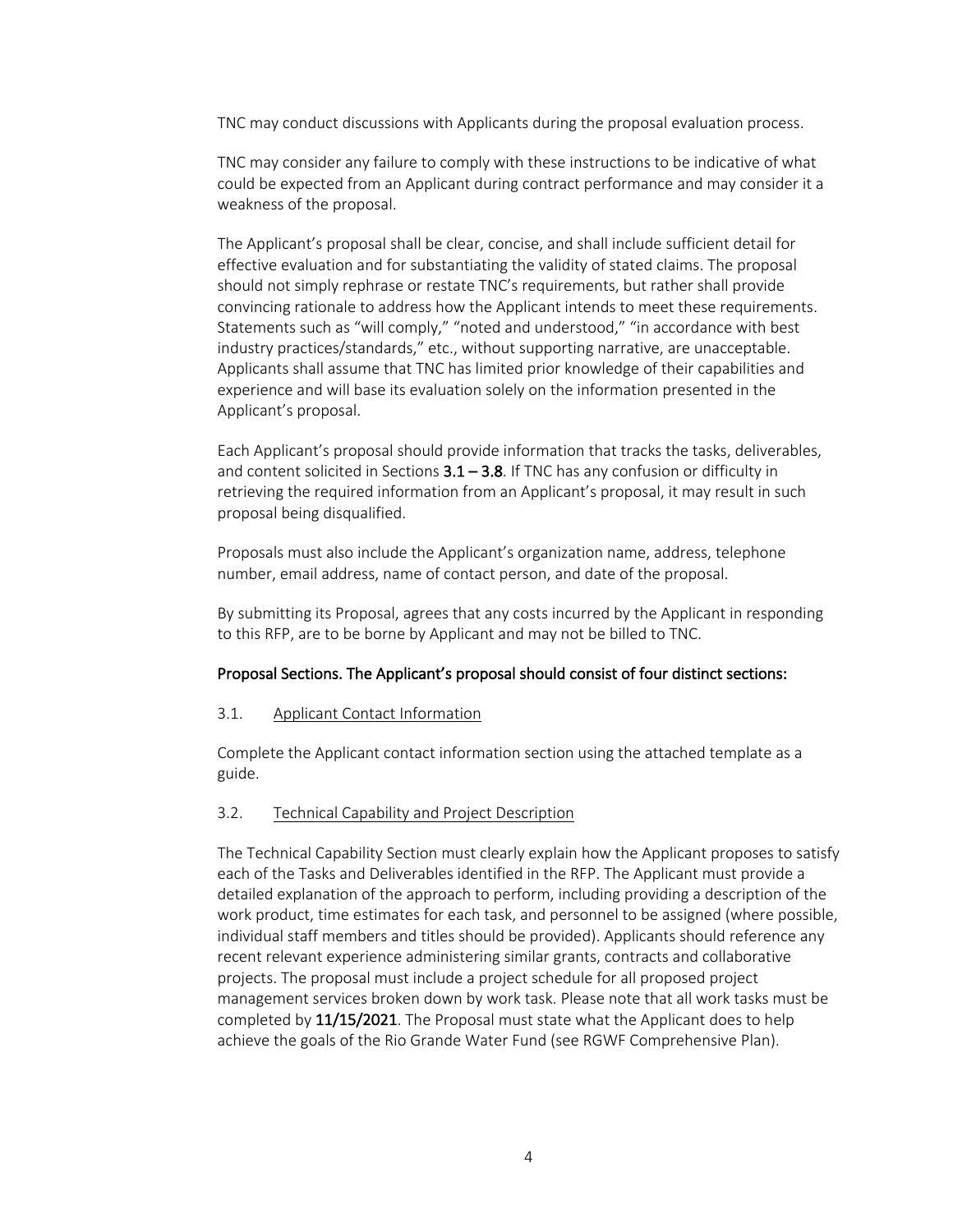The Technical Capability Section also should identify any subcontractors the Applicant plans to leverage for the performance effort, the specific scope of work that each subcontractor will perform, and the rationale for using a subcontractor for this scope of work. If the Applicant intends to use subcontracts to perform the RFP's requirements, please describe Applicant's plan for ensuring that small, minority-owned, and womenowned businesses are used for any subcontracts when possible. TNC will not refuse a proposal based on the use of subcontractors, but it reserves the right to refuse the subcontractors selected. Applicant shall remain solely responsible for all subcontracted work.

# 3.3. Project Context

The Project Context Section should describe any recent and relevant past projects, and collaborative engagement and restoration landscape context for the proposed projectl. Collaborative context should include work invested to develop capacity, collaborative partners, or planning documents that lead to the development of the proposal. Proposed projects should be part of a larger watershed restoration effort, and proposed projects may include restoration activities in upland and riparian areas. Proposed projects must contain some level of partnership or collaboration in both the project development and implementation. Proposed projects can occur on federal, state, tribal, county, municipal, and/or private lands. The landscape context description should help the reviewers place understand the importance of the project within a broader landscape by answering questions, *for example*: How will this project contribute to protecting a larger watershed or forest?; How well does this project transfer to other areas within the RGWF landscape?; etc.

## 3.4. Project Budget

The Budget Section should identify the Applicant's total proposed price for the RFP's scope of work. Budget should be broken down into the following categories: Salaries and fringe, travel, supplies, for each task and total indirect cost the project or net margin. While match is not required please list any potential leveraged funds and the leverage amount and source(s) in the budget.

3.5. Insurance

Throughout the Agreement Term, Applicant shall maintain the following insurance policies:

(a) Liability Insurance. Comprehensive commercial general liability insurance for all of its activities and those of its agents and employees, applying to personal injury, bodily injury, and property damage, and including broad form contractual liability coverage.

(b) Worker's Compensation Insurance. Worker's compensation insurance for all of Applicants' employees, in compliance with all applicable laws.

(c) Vehicle Liability Insurance. Comprehensive vehicle liability insurance for owned, non-owned, and hired vehicles, applying to personal injury, bodily injury and property damage.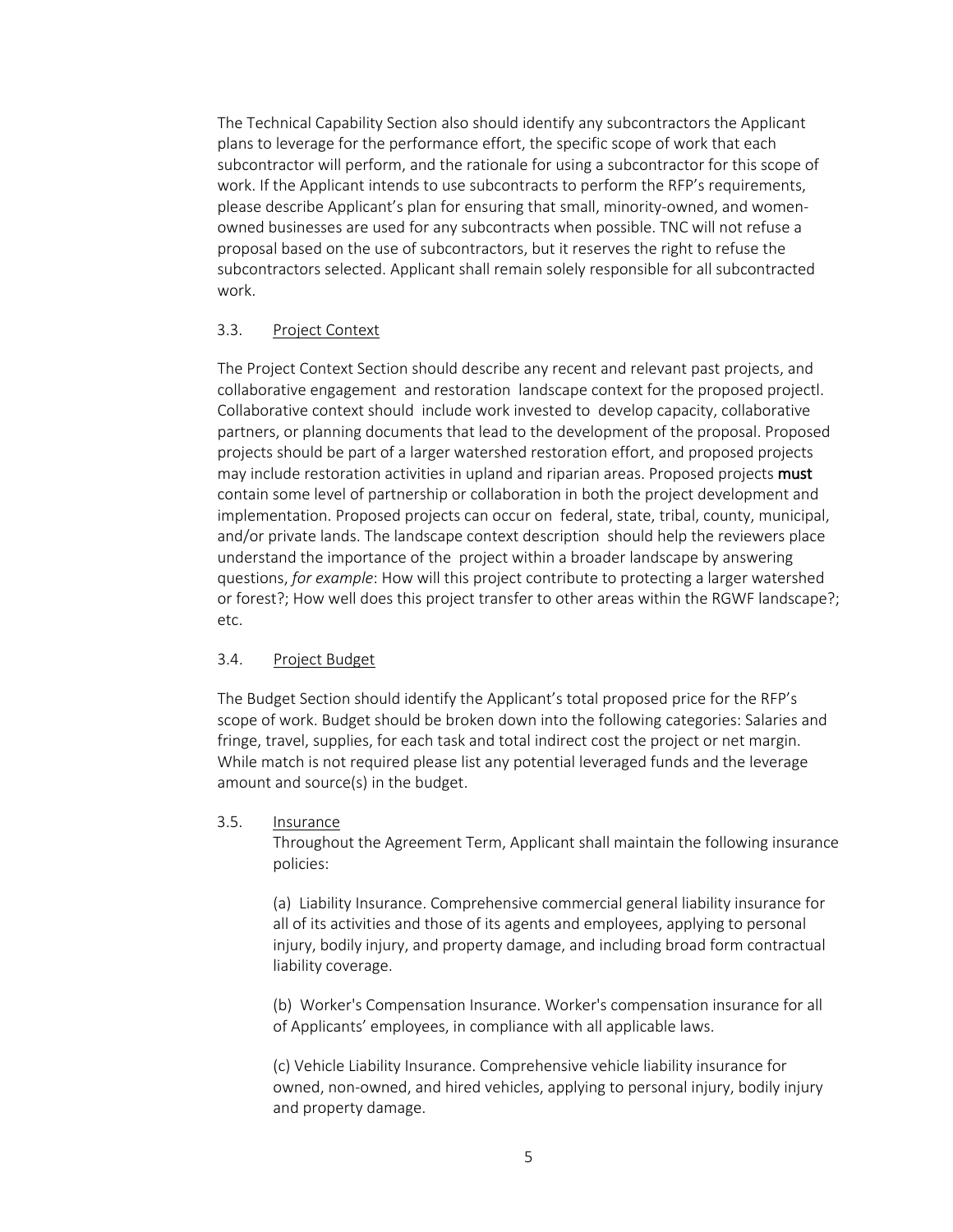# 3.6. Letters of support

Please proved letters from key partners. This includes any subcontractors or project participants named in this proposal, and a letter from a decision-making authority from the landowner/manager (such as a USFS line officer). If project will be conducted on federally managed land, please reference the necessary clearances that have been completed in order to conduct this work.

# 3.7. Map

Applicants should attach a map of the project area that shows general location of the project and enough detail for reviewers to understand where the project and project tasks will take place.

# 3.8. References

Applicants may attach a list of scientific or other references used to support the proposal.

# 3.9. Proposal Preparation Requirements

Each Proposal must be submitted following the template included in this RFP. It is the responsibility of the Applicant to see that the Proposal is received by TNC in a timely manner. In order for a Proposal to be considered responsive, it must contain all of the documents and information which are required by this RFP.

## 3.10. Proposal Submission Requirements

Applicant will send their Proposal via email to collin.haffey@tnc.org no later than March 11, 2020. The submission email should contain the following information in the subject line: RGWF Proposal Submission 2020.

# 3.11. Applicant Questions

Applicants may submit questions by email to collin.haffey@tnc.org. Applicant understands that it has a duty to inquire about and clarify any RFP questions that the Applicant does not fully understand or believes may be interpreted in more than one way. Applicants should note that questions received less than two calendar days prior to the date scheduled for opening of the Proposals may not be answered.

| <b>RFP Activities</b>                   | Due Date  |
|-----------------------------------------|-----------|
| Distribute RFP                          | 1/16/2020 |
| <b>Clarification Questions Deadline</b> | 3/09/2020 |
| Written Proposals Due                   | 3/11/2020 |
| Short List Notification                 | 3/13/2020 |
| <b>Technical Panel Review</b>           | 3/20/2020 |
| Project Approval                        | 3/27/2020 |
| <b>Execute Contract or Subaward</b>     | 5/2020    |

## 3.12. Key Dates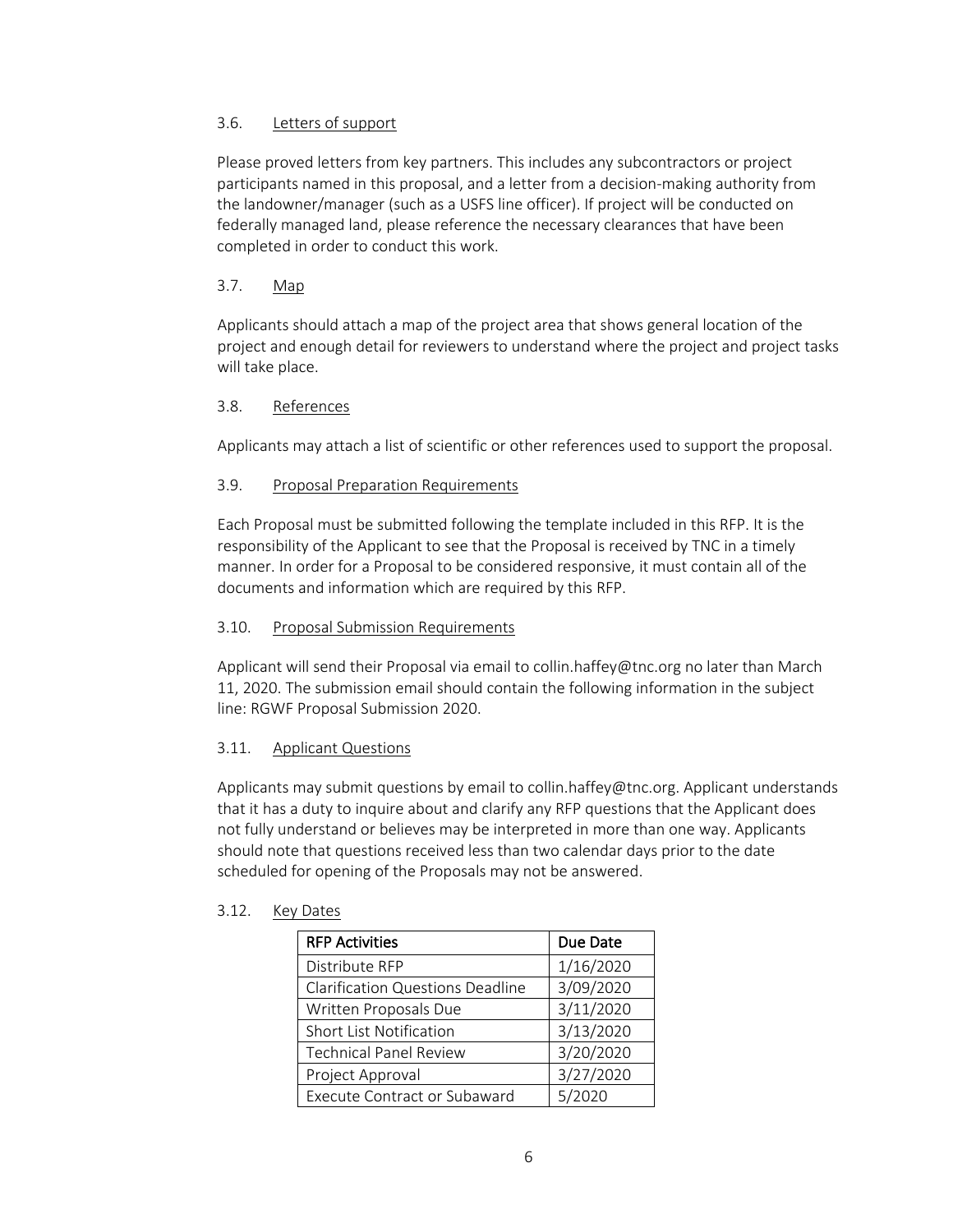# 4. EVALUATION AND AWARD PROCESS

TNC intends to award agreements to 3-5 qualified Applicants whose proposals conforms to the RFP requirements and represents the best value to TNC and the Rio Grande Water Fund. TNC will conduct procurement activities in a manner that is fair and consistent with respect to all Applicants and will work to emphasize minority-owned businesses, women's businesses, and labor surplus firms. Funding provided through this RFP are federal in origin, and all applicants will be must comply with all applicable federal requirements.

TNC will provide a written notice of its intent to award a contract or subaward to the successful Applicant(s). The actual award shall be dependent on full execution of the contract(s) or subaward(s) and submission by the successful Applicant(s) of all other required documents.

# 4.1. Evaluation Factors

TNC will evaluate proposals based on the following evaluation criteria: (1) Technical merit; (2) Feasibility; and (3) Price. TNC intends to make award to the Applicant whose proposal represents the best value after a tradeoff between the RFP's Technical Capability and Past Performance factors and the Price factor.

#### 4.1.1. Technical Merit:

TNC will evaluate the Project's Merit Applicant's Technical Capability based on the following capabilities:

## 1.Condition of or threat to natural resources

- 1. Forests that have a high probability of severe wildfire
- 2. Streams and riparian areas that can be improved as part of a larger watershed restoration effort

## 2.Opportunity to act or strategic advantage

- 1. Substantial acreage in planning process or ready for treatment
- 2. Highly engaged local communities and agency cooperators
- 3. Ability to leverage multiple sources of funding
- 4. Wildfire risk affected in a large landscape (50,000 acres or more)
- 5. Evidence of strategic placement of project
- 6. Strength of proposed tasks and deliverables

## 3.Urgency of the project

- 1. Water sources are at risk
- 2. Communities or significant concentrations of homes are at risk from wildfire, post-fire flooding or disruptions to water supplies

#### 4.Economic development

- 1. Areas with high value for recreation and tourism are at risk
- 2. Ability to supply wood to existing wood processing businesses
- 3. Areas used for traditional and community wood supply